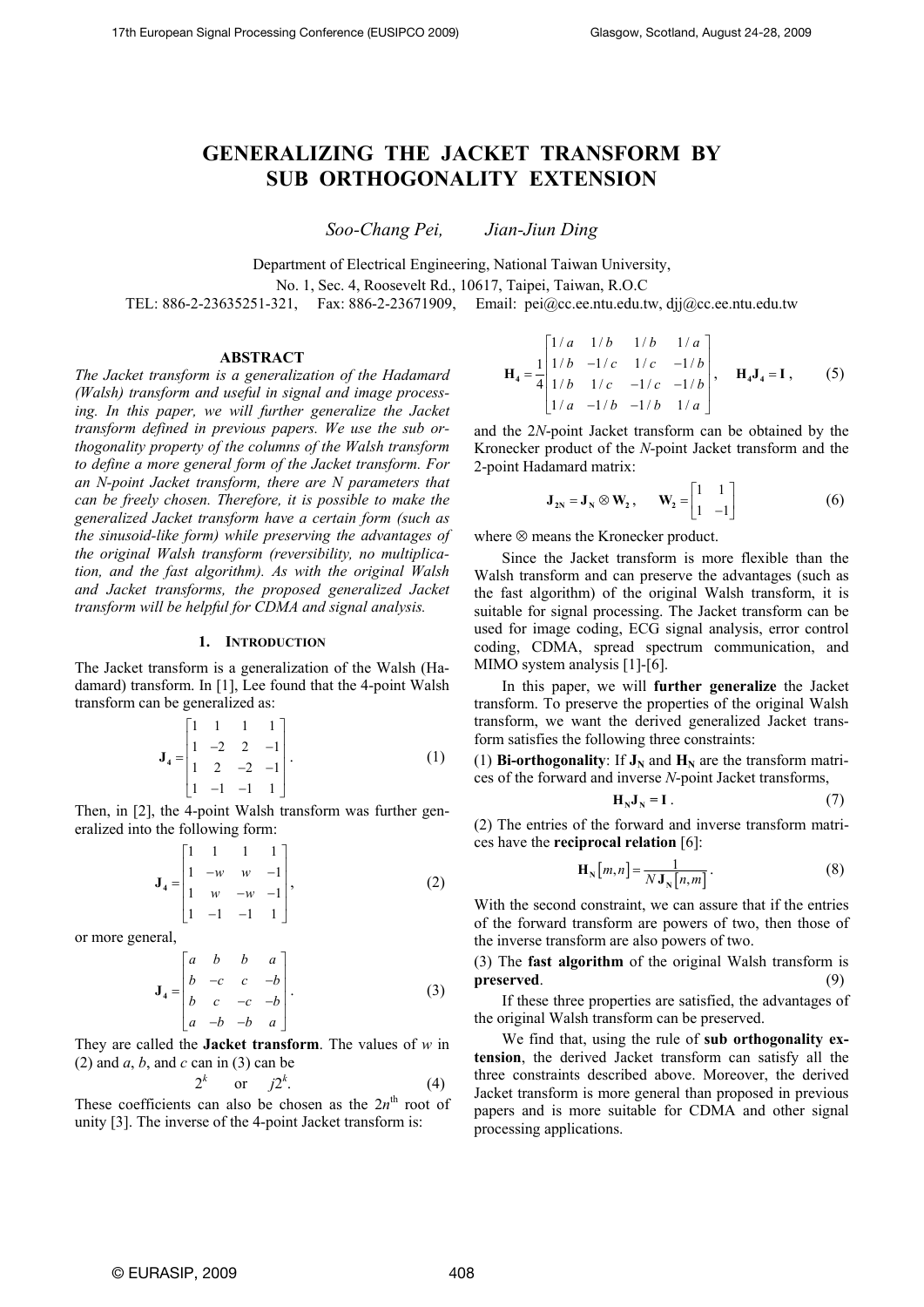#### **2. SUB ORTHOGONAL EXTENSION**

We have known that the columns of the Walsh transform are orthogonal to each other. In fact, they are not only orthogonal but also form a **sub orthogonal set**.

#### **[Definition] Sub Orthogonality**

Suppose that the two sequences  $x[n]$  and  $y[n]$  are orthogonal.

$$
\sum_{n=0}^{N-1} x[n] y^* [n] = 0.
$$
 (10)

If the index  $\{0, 1, 2, \ldots, N-1\}$  are classified into two sets:

 $N_1 = \{v_1, v_2, \ldots, v_k\}, N_2 = \{w_1, w_2, \ldots, w_{N-k}\},$ 

**N**<sub>1</sub> ∩ **N**<sub>2</sub> = ∅, **N**<sub>1</sub> ∪ **N**<sub>2</sub> = {0, 1, 2, …, *N*−1}, (11) and **x** and **y** are orthogonal with respect to the two index subsets:

$$
\sum_{n \in \mathbf{V}} x[n] y^* [n] = \sum_{n \in \mathbf{W}} x[n] y^* [n] = 0 , \qquad (12)
$$

then we say that  $\mathbf{x}[n]$  and  $\mathbf{y}[n]$  are sub orthogonal with respect to the index subsets  $N_1$  and  $N_2$ .

For example, for 8-point Walsh transform:

$$
\mathbf{W}_8 = \begin{bmatrix} 1 & 1 & 1 & 1 & 1 & 1 & 1 & 1 \\ 1 & -1 & 1 & -1 & 1 & -1 & 1 & -1 \\ 1 & 1 & -1 & -1 & 1 & 1 & -1 & -1 \\ 1 & -1 & -1 & 1 & 1 & -1 & -1 & 1 \\ 1 & 1 & 1 & 1 & -1 & -1 & -1 & -1 \\ 1 & -1 & 1 & -1 & -1 & 1 & 1 & 1 \\ 1 & -1 & -1 & -1 & 1 & -1 & 1 & 1 \end{bmatrix} .
$$
 (13)

The 1<sup>st</sup> and the 2<sup>nd</sup> columns of  $W_8$  are

**e**<sub>0</sub> =  $[1\ 1\ 1\ 1\ 1\ 1\ 1\ 1]^T$  and **e**<sub>1</sub> =  $[1\ -1\ 1\ -1\ 1\ -1\ 1]^T$ . (14) It is obviously that they are orthogonal. Furthermore, if we divide the index into

 $N_1 = \{0, 1, 2, 3\}$  and  $N_2 = \{4, 5, 6, 7\},$  (15) then we find that  $e_0$  and  $e_1$  are sub orthogonal with respect to the two index subsets  $N_1$  and  $N_2$ :

 $e_0[0]e_1[0] + e_0[1]e_1[1] + e_0[2]e_1[2] + e_0[3]e_1[3] = 0$ ,

$$
e_0[4]e_1[4] + e_0[5]e_1[5] + e_0[6]e_1[6] + e_0[7]e_1[7] = 0. \tag{16}
$$

Moreover, if we denote the  $k^{\text{th}}$  column of  $W_8$  by  $e_{k-1}$ , then we find that  $\mathbf{e}_0$  is also sub orthogonal to  $\mathbf{e}_2$ ,  $\mathbf{e}_3$ ,  $\mathbf{e}_5$ ,  $\mathbf{e}_6$ , and  $\mathbf{e}_7$ with respect to  $N_1$  and  $N_2$ . In fact, we can classify the columns of the 8-point Walsh transform into two sets:

 ${e_0, e_4}$  and  ${e_1, e_2, e_3, e_5, e_6, e_7}.$  (17) Then the columns in the first set are **sub orthogonal** to the columns in the second set with respect to  $N_1$  and  $N_2$ .

The concept of sub orthogonality is helpful for finding a more general form of the Jacket transform.

#### **[Theorem 1] Sub Orthogonality Extension (I)**

For an *N*-point Walsh transform matrix  $W_N$ , we denote its columns by  ${\bf e_k}[n]$  ( $k = 0, 1, \ldots, N-1$ ). If

$$
\{\mathbf e_p[n] \mid p \in \mathbf{K}_1\} \quad \text{and} \quad \{\mathbf e_q[n] \mid q \in \mathbf{K}_2\} \tag{18}
$$

are two subsets of  $\{e_k[n] | k=0, 1, \ldots, N-1\}$  and

**K**<sub>1</sub> ∩ **K**<sub>2</sub> = ∅, **K**<sub>1</sub> ∪ **K**<sub>2</sub> = {0, 1, 2, …, *N*−1}, (19) when the column in the first sets  $\{e_n[n] | p \in K_1\}$  are sub **orthogonal** to the columns in the second set  $\{e_{q}[n] | q \in K_2\}$  with respect to the index subsets  $N_1$  and  $N_2$  (see (11)), then we can generalize the Walsh transform into  $J_N$  where

$$
\mathbf{J}_{\mathbf{N}}[m,n] = a\mathbf{W}_{\mathbf{N}}[m,n] \text{ when } m \in \mathbf{K}_1 \text{ and } n \in \mathbf{N}_1,
$$
  

$$
\mathbf{J}_{\mathbf{N}}[m,n] = b\mathbf{W}_{\mathbf{N}}[m,n] \text{ when } m \in \mathbf{K}_1 \text{ and } n \in \mathbf{N}_2,
$$
  

$$
\mathbf{J}_{\mathbf{N}}[m,n] = c\mathbf{W}_{\mathbf{N}}[m,n] \text{ when } m \in \mathbf{K}_2 \text{ and } n \in \mathbf{N}_1,
$$

 $\mathbf{J}_{\mathbf{N}}[m,n] = d\mathbf{W}_{\mathbf{N}}[m,n]$  when  $m \in \mathbf{K}_2$  and  $n \in \mathbf{N}_2$ . (20) The inverse transform of  $J_N$  can be defined as

$$
\mathbf{H}_{\mathbf{N}}[m,n] = \frac{1}{N} \mathbf{J}_{\mathbf{N}}^{\mathbf{1}}[n,m] \,. \tag{21}
$$

Then  $J_N$  satisfy the bi-orthogonality constraint in (7) and can be viewed as a more general form of Jacket transforms. **(Proof)**: If we define

$$
\mathbf{H}_{N}\mathbf{J}_{N}=\mathbf{G}_{N}\,,\tag{22}
$$

then from (21),

$$
G_{N}[m,n] = \sum_{l=0}^{N-1} H_{N}[m,l]J_{N}[l,n] = \frac{1}{N} \sum_{l=0}^{N-1} \frac{1}{J_{N}[l,m]}J_{N}[l,n].
$$
 (23)

We divide the discussion into several cases. First, suppose that  $m \in \mathbf{K}_1$  and  $n \in \mathbf{K}_2$ . Then from (20),

$$
\mathbf{G}_{\mathbf{N}}[m,n] = \frac{1}{N} \frac{b}{a} \sum_{l \in \mathbf{N}_{\mathbf{I}}} \frac{1}{\mathbf{W}_{\mathbf{N}}[l,m]} \mathbf{W}_{\mathbf{N}}[l,n] + \frac{1}{N} \frac{d}{c} \sum_{l \in \mathbf{N}_{\mathbf{2}}} \frac{1}{\mathbf{W}_{\mathbf{N}}[l,m]} \mathbf{W}_{\mathbf{N}}[l,n] \tag{24}
$$

$$
_{-}(24)
$$

Since for the Walsh transform, 
$$
\mathbf{W}_{N}[m, n] = 1/\mathbf{W}_{N}[m, n]
$$
,  
\n
$$
\mathbf{G}_{N}[m,n] = \frac{1}{N} \frac{b}{a} \sum_{l \in N_{1}} \mathbf{W}_{N}[l,m] \mathbf{W}_{N}[l,n] + \frac{1}{N} \frac{d}{c} \sum_{l \in N_{2}} \mathbf{W}_{N}[l,m] \mathbf{W}_{N}[l,n]
$$
\n
$$
= \frac{1}{N} \frac{b}{a} \sum_{l \in N_{1}} \mathbf{e}_{m}[l] \mathbf{e}_{n}[l] + \frac{1}{N} \frac{d}{c} \sum_{l \in N_{2}} \mathbf{e}_{m}[l] \mathbf{e}_{n}[l]. \tag{25}
$$

Then, since  $m \in \mathbf{K}_1$  and  $n \in \mathbf{K}_2$ ,  $e_m$  and  $e_n$  are sub orthogonal with respect to the index sets  $N_1$  and  $N_2$ , therefore

$$
\sum_{l \in \mathbb{N}_1} \mathbf{e}_{\mathbf{m}}[l] \mathbf{e}_{\mathbf{n}}[l] = \sum_{l \in \mathbb{N}_2} \mathbf{e}_{\mathbf{m}}[l] \mathbf{e}_{\mathbf{n}}[l] = 0 ,
$$
 (26)

$$
\mathbf{G}_{\mathbf{N}}[m,n] = 0 \quad \text{when } m \in \mathbf{K}_1 \text{ and } n \in \mathbf{K}_2. \tag{27}
$$

For the case where  $m \in \mathbf{K}_1$  and  $n \in \mathbf{K}_1$ , (25) is written as

$$
\mathbf{G}_{\mathbf{N}}[m,n] = \frac{1}{N} \frac{a}{a} \sum_{l \in \mathbf{N}_{\mathbf{I}}} \mathbf{W}_{\mathbf{N}}[l,m] \mathbf{W}_{\mathbf{N}}[l,n] + \frac{1}{N} \frac{c}{c} \sum_{l \in \mathbf{N}_{\mathbf{2}}} \mathbf{W}_{\mathbf{N}}[l,m] \mathbf{W}_{\mathbf{N}}[l,n]
$$

$$
= \frac{1}{N} \sum_{l=0}^{N-1} \mathbf{W}_{\mathbf{N}}[l,m] \mathbf{W}_{\mathbf{N}}[l,n] = \frac{1}{N} \sum_{l=0}^{N-1} \mathbf{e}_{\mathbf{m}}[l] \mathbf{e}_{\mathbf{n}}[l]. \tag{28}
$$

Since the Walsh transform is an orthogonal transform:  $\sum_{n=0}^{-1}$ **e**<sub>n</sub> $[l]$ **e**<sub>n</sub> $[l]$  =  $N\delta_{m}$ *N*  $\sum_{l=0}$ **C**<sub>m</sub><sup>l</sup>  $\int$ **C**<sub>n</sub><sup>l</sup>  $\int$ **C**<sub>n</sub><sup>n</sup><sub>*m*</sub>*n*<sub>n</sub>  $\sum_{m=1}^{l-1} e_m[l] e_n[l] = N \delta_l$  $\sum_{l=0}$ **e**<sub>m</sub> $[l]$ **e**<sub>n</sub> $[l]$  =  $N\delta$ <sub>*m,n*</sub>, therefore,

$$
\mathbf{G}_{\mathbf{N}}[m,n] = \delta_{m,n} \quad \text{when } m \in \mathbf{K}_1 \text{ and } n \in \mathbf{K}_1. \tag{29}
$$

From the similar processes, we can also prove that

$$
\mathbf{G}_{\mathbf{N}}[m,n] = 0 \quad \text{when } m \in \mathbf{K}_2 \text{ and } n \in \mathbf{K}_1,
$$
\n
$$
\mathbf{G}_{\mathbf{N}}[m,n] = \delta_{\mathbf{N}} \quad \text{when } m \in \mathbf{K}_2 \text{ and } n \in \mathbf{K}_2.
$$
\n(30)

$$
\mathbf{G}_{\mathrm{N}}[m,n] = \delta_{m,n} \quad \text{when } m \in \mathbf{K}_2 \text{ and } n \in \mathbf{K}_2. \tag{31}
$$

Combining (27), (29), (30), and (31), we can conclude that  

$$
G_N = I, \qquad H_N J_N = I, \qquad (32)
$$

and the bi-orthogonality property is hence proved.  $\#$ 

For example, for the 4-point Walsh transform:

$$
\mathbf{W}_4 = \begin{bmatrix} 1 & 1 & 1 & 1 \\ 1 & -1 & 1 & -1 \\ 1 & 1 & -1 & -1 \\ 1 & -1 & -1 & 1 \end{bmatrix},
$$
(33)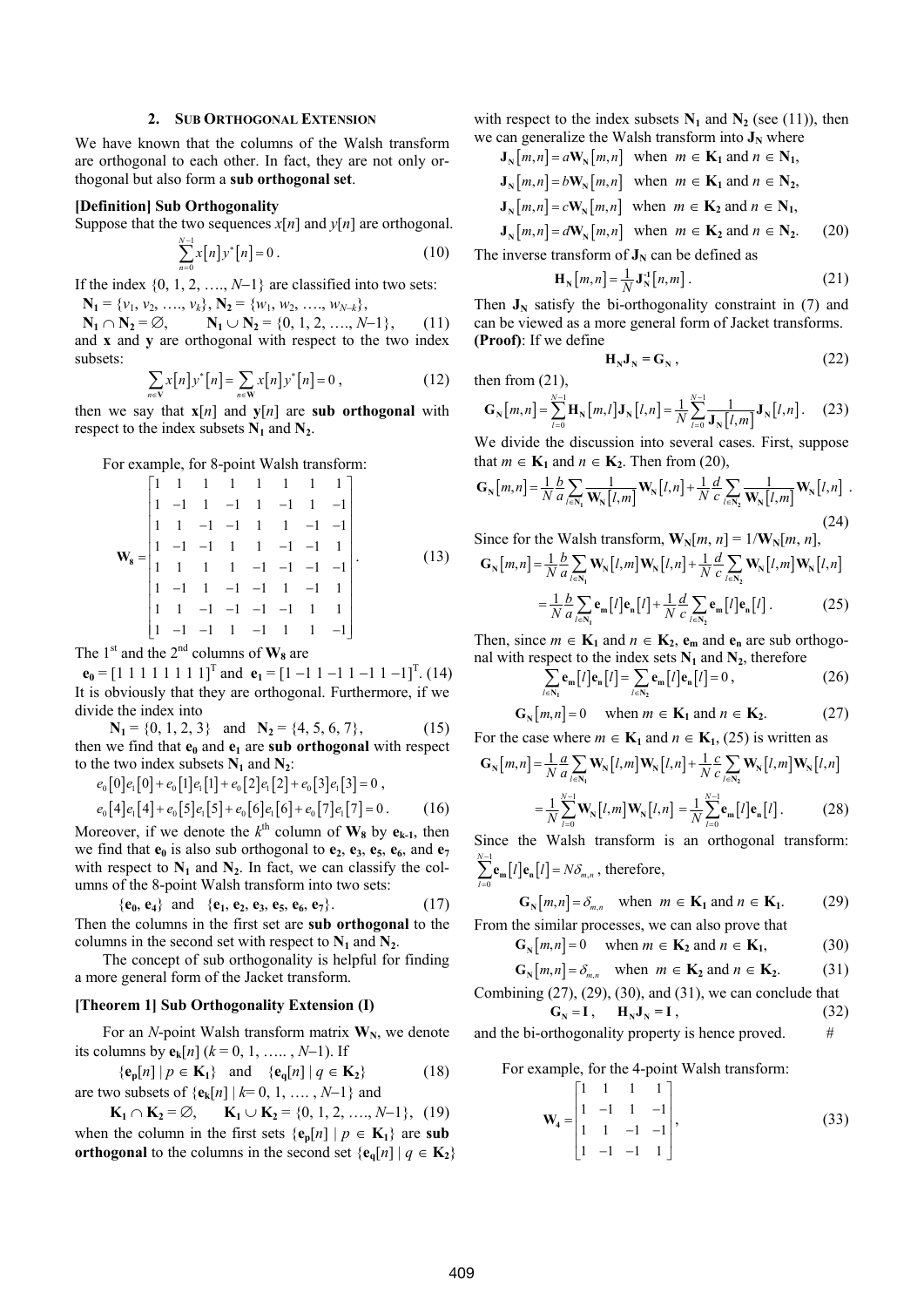if we denote the  $k^{\text{th}}$  column by  $e_{k-1}$  and classify the columns into two sets

$$
\{\mathbf{e}_0, \mathbf{e}_3\} \quad \text{and} \quad \{\mathbf{e}_1, \mathbf{e}_2\} \tag{34}
$$

then the columns in the first set are **sub orthogonal** to the columns in the second set with respect to the index sets

$$
N_1 = \{0, 3\}
$$
 and  $N_2 = \{1, 2\}.$  (35)

Therefore, from Theorem 1, we can generalize the 4-point Walsh transform into:

$$
\mathbf{J}_4 = \begin{bmatrix} a & b & b & a \\ c & -d & d & -c \\ c & d & -d & -c \\ a & -b & -b & a \end{bmatrix}
$$
 (36)

and its inverse is

$$
\mathbf{H}_{4} = \frac{1}{4} \begin{bmatrix} 1/a & 1/c & 1/c & 1/a \\ 1/b & -1/d & 1/d & -1/b \\ 1/b & 1/d & -1/d & -1/b \\ 1/a & -1/c & -1/c & 1/a \end{bmatrix}, \qquad \mathbf{H}_{4}\mathbf{J}_{4} = \mathbf{I}. \tag{37}
$$

Compared with (3), the Jacket transform in (37) has four parameters *a*, *b*, *c*, and *d*, which is more general.

Theorem 1 is also helpful for defining the  $2<sup>k</sup>$ -point Jacket transform where  $k > 2$ . Instead of performing the Kronecker product with the 2-point Walsh transform as in (6), we can first search the sub orthogonal sets of the  $2^k$ point Walsh transform then applying (20) and (21).

For example, for the 8-point Walsh transform, in (17), we have known that  $\{\mathbf{e}_0, \mathbf{e}_4\}$  and  $\{\mathbf{e}_1, \mathbf{e}_2, \mathbf{e}_3, \mathbf{e}_5, \mathbf{e}_6, \mathbf{e}_7\}$  form a **sub orthogonal** set pair with respect to the index subsets  $N_1 = \{0, 1, 2, 3\}$  and  $N_2 = \{4, 5, 6, 7\}$ . Therefore, we can construct the 8-point Jacket transform as

$$
\mathbf{J}_{8} = \begin{bmatrix} a & b & b & b & a & b & b & b \\ a & -b & b & -b & a & -b & b & -b \\ a & b & -b & -b & a & b & -b & -b \\ a & -b & -b & b & a & b & -b & -b \\ c & d & d & d & -c & -d & -d & -d \\ c & -d & d & -d & -c & d & d & d \\ c & -d & -d & -d & -c & d & d & d \\ c & -d & -d & -d & -c & d & d & d \end{bmatrix} - \tag{38}
$$

and its inverse is

$$
\mathbf{H}_{8} = \frac{1}{8} \begin{bmatrix} \frac{1}{a} & \frac{1}{a} & \frac{1}{a} & \frac{1}{a} & \frac{1}{a} & \frac{1}{a} & \frac{1}{a} & \frac{1}{a} & \frac{1}{a} & \frac{1}{a} & \frac{1}{a} & \frac{1}{a} & \frac{1}{a} & \frac{1}{a} & \frac{1}{a} & \frac{1}{a} & \frac{1}{a} & \frac{1}{a} & \frac{1}{a} & \frac{1}{a} & \frac{1}{a} & \frac{1}{a} & \frac{1}{a} & \frac{1}{a} & \frac{1}{a} & \frac{1}{a} & \frac{1}{a} & \frac{1}{a} & \frac{1}{a} & \frac{1}{a} & \frac{1}{a} & \frac{1}{a} & \frac{1}{a} & \frac{1}{a} & \frac{1}{a} & \frac{1}{a} & \frac{1}{a} & \frac{1}{a} & \frac{1}{a} & \frac{1}{a} & \frac{1}{a} & \frac{1}{a} & \frac{1}{a} & \frac{1}{a} & \frac{1}{a} & \frac{1}{a} & \frac{1}{a} & \frac{1}{a} & \frac{1}{a} & \frac{1}{a} & \frac{1}{a} & \frac{1}{a} & \frac{1}{a} & \frac{1}{a} & \frac{1}{a} & \frac{1}{a} & \frac{1}{a} & \frac{1}{a} & \frac{1}{a} & \frac{1}{a} & \frac{1}{a} & \frac{1}{a} & \frac{1}{a} & \frac{1}{a} & \frac{1}{a} & \frac{1}{a} & \frac{1}{a} & \frac{1}{a} & \frac{1}{a} & \frac{1}{a} & \frac{1}{a} & \frac{1}{a} & \frac{1}{a} & \frac{1}{a} & \frac{1}{a} & \frac{1}{a} & \frac{1}{a} & \frac{1}{a} & \frac{1}{a} & \frac{1}{a} & \frac{1}{a} & \frac{1}{a} & \frac{1}{a} & \frac{1}{a} & \frac{1}{a} & \frac{1}{a} & \frac{1}{a} & \frac{1}{a} & \frac{1}{a} & \frac{1}{a} & \frac{1}{a} & \frac{1}{a} & \frac
$$

(38) is an 8-point Jacket transform. Note that it cannot be expressed as the form of the Kronecker product of the 4 point Jacket transform and the 2-point Walsh transform as in (6). Therefore, Theorem 1 is a new way to define the  $2^k$ point Jacket transform where  $k \geq 2$ .

# **3. MULTIPLE SUB BI-ORTHOGONAL EXTENSIONS**

In fact, Theorem 1 can be further generalized.

Note that, in (17), we divide the columns of  $W_8$  into two sets. However, in the second set,  $e_1$  and  $e_5$  are also sub orthogonal to  $e_2$ ,  $e_3$ ,  $e_6$ , and  $e_7$ . It means that, instead of (18), we can further decompose the columns of the Walsh transform **more than two sub orthogonal sets**. Moreover, in Theorem 1, we stated that the columns of the Walsh transform are sub orthogonal with respect to two index subsets  $N_1$  and  $N_2$ . In fact, the columns can be sub orthogonal with respect to **more than two index subsets**. For example, for the 8-point Walsh transform in (13) and (14), since

$$
e_0[0]e_1[0] + e_0[1]e_1[1] = 0
$$
,  $e_0[2]e_1[2] + e_0[3]e_1[3] = 0$ ,

 $e_0[4]e_1[4]+e_0[5]e_1[5]=0$ ,  $e_0[6]e_1[6]+e_0[7]e_1[7]=0$ , (40) thus,  $e_0$  and  $e_1$  are also orthogonal with respect to the index subsets of  $\{0, 1\}$ ,  $\{2, 3\}$ ,  $\{4, 5\}$ , and  $\{6, 7\}$ . These are helpful for defining a more general form of the Jacket transform

## **[Theorem 2] Sub Orthogonality Extension (II)**

For an *N*-point Walsh transform matrix  $W_N$ , we denote its column by  ${\bf e}_k[n]$  ( $k = 0, 1, \ldots, N-1, n = 0, 1, \ldots, N-1$ ). Suppose that the columns are classified into *S* subsets:

$$
\left\{ \mathbf{e}_{\mathbf{p}_1} \mid p_1 \in \mathbf{K}_1 \right\}, \quad \left\{ \mathbf{e}_{\mathbf{p}_2} \mid p_2 \in \mathbf{K}_2 \right\}, \quad \dots \dots, \quad \left\{ \mathbf{e}_{\mathbf{p}_S} \mid p_S \in \mathbf{K}_S \right\} \quad (41)
$$

$$
\mathbf{K}_x \cap \mathbf{K}_y = \varnothing \text{ if } x \neq y,
$$

**K**<sub>1</sub> ∪ **K**<sub>2</sub> ∪ ……∪ **K**<sub>S</sub> = {0, 1, 2, ……, *N*−1}, (42) and the index  $n$  ( $n = 0, 1, 2, \ldots, N-1$ ) are also classified into *T* subsets  $N_1$ ,  $N_2$ ,  $N_3$ , ....,  $N_T$ ,

 $N_x$  ∩  $N_y$  = ∅ if  $x \neq y$ ,

**N**<sub>1</sub> ∪ **N**<sub>2</sub> ∪ ……∪ **N**<sub>S</sub> = {0, 1, 2, …, *N*−1}. (43) When the columns belonging to different column sets are sub orthogonal with respect to the index subsets  $N_1$ ,  $N_2$ , **N3**, ….., **NT**,

$$
\sum_{n \in \mathbb{N}_1} e_{p_x} [n] e_{p_y} [n] = \sum_{n \in \mathbb{N}_2} e_{p_x} [n] e_{p_y} [n] = \cdots = \sum_{n \in \mathbb{N}_S} e_{p_x} [n] e_{p_y} [n] = 0
$$
\n
$$
\sum_{n \in \mathbb{N}_S} e_{p_x} [n] e_{p_y} [n] = \sum_{n \in \mathbb{N}_S} e_{p_x} [n] e_{p_y} [n] = 0
$$

for  $p_x \in \mathbf{K}_x, p_y \in \mathbf{K}_y$ , and  $x \neq y$ , (44) then we can generalize the *N*-point Walsh transform matrix  $W_N$  into  $J_N$  where

$$
\mathbf{J}_{\mathrm{N}}[m,n] = a_{s,t} \mathbf{W}_{\mathrm{N}}[m,n] \quad \text{when } m \in \mathbf{K}_{s} \text{ and } n \in \mathbf{N}_{t}. \tag{45}
$$

The inverse of  $J_N$  is  $H_N$  where

$$
\mathbf{H}_{\mathbf{N}}[m,n] = \frac{1}{N} \mathbf{J}_{\mathbf{N}}^{-1}[n,m]. \tag{46}
$$

Then, using the process similar to (22)-(32), we can prove that  $J_N$  and  $H_N$  are bi-orthogonal:

$$
\mathbf{H}_{N}\mathbf{J}_{N}=\mathbf{I} \tag{47}
$$

The Jacket transform generated from (45) will be even more general than that generated from Theorem 1.

For example, for the 8-point Walsh transform in (13), if we use  $e_{k-1}$  to denote the  $k^{\text{th}}$  column of  $W_8$ , then we find that the columns can be divided into four sets:

 ${\bf e}_0, {\bf e}_4$ ,  ${\bf e}_1, {\bf e}_5$ ,  ${\bf e}_2, {\bf e}_6$ ,  ${\bf e}_3, {\bf e}_7$ . (48) The columns vector in one set is sub orthogonal to the vectors in other sets with respect to the index set  $N_1 = \{0, 1, 2, \ldots\}$ 3} and  $N_2 = \{4, 5, 6, 7\}$ , therefore, from (47), we can define the 8-point Jacket transform as: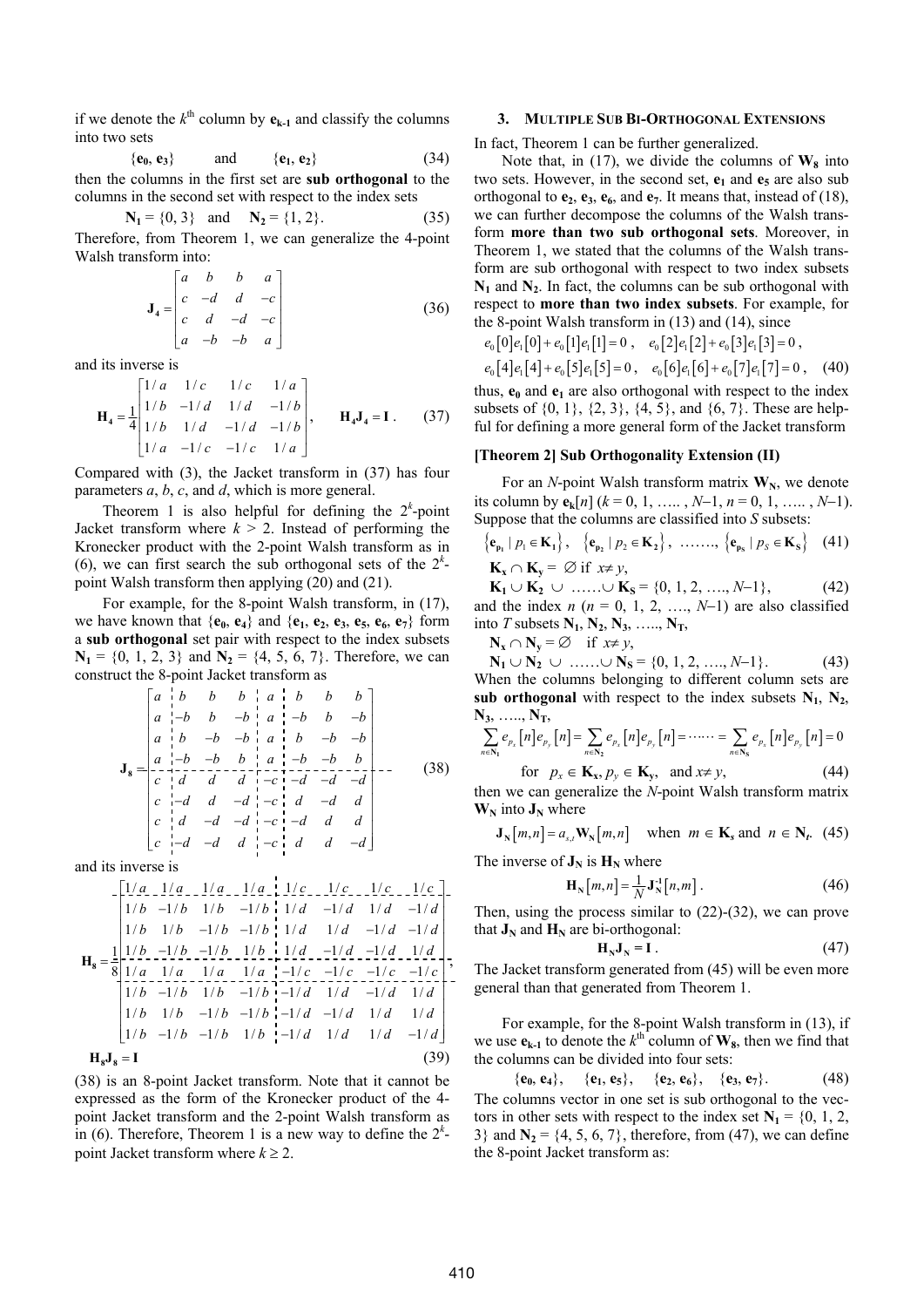$$
\mathbf{J}_{8} = \begin{bmatrix} a_{11} & a_{21} & a_{31} & a_{41} & a_{11} & a_{21} & a_{31} & a_{41} \\ a_{11} & -a_{21} & a_{31} & -a_{41} & a_{11} & -a_{21} & a_{31} & -a_{41} \\ a_{11} & a_{21} & -a_{31} & -a_{41} & a_{11} & a_{21} & -a_{31} & -a_{41} \\ a_{11} & -a_{21} & -a_{31} & a_{41} & a_{11} & -a_{21} & -a_{31} & -a_{41} \\ a_{11} & -a_{21} & -a_{31} & a_{41} & a_{11} & -a_{21} & -a_{31} & a_{41} \\ a_{12} & a_{22} & a_{32} & a_{42} & -a_{12} & -a_{22} & -a_{32} & -a_{42} \\ a_{12} & a_{22} & -a_{32} & -a_{42} & -a_{12} & a_{22} & -a_{32} & a_{42} \\ a_{12} & a_{22} & -a_{32} & -a_{42} & -a_{12} & -a_{22} & a_{32} & a_{42} \\ a_{12} & -a_{22} & -a_{32} & -a_{32} & a_{42} & -a_{12} & a_{22} & a_{32} & -a_{42} \end{bmatrix}
$$

and its inverse is:

$$
\mathbf{H}_{8} = \begin{bmatrix} 1/a_{11} & 1/a_{11} & 1/a_{11} & 1/a_{12} & 1/a_{12} & 1/a_{12} & 1/a_{12} \\ 1/a_{21} & -1/a_{21} & 1/a_{21} & -1/a_{21} & 1/a_{22} & -1/a_{22} & 1/a_{22} & -1/a_{22} \\ 1/a_{31} & 1/a_{31} & -1/a_{31} & -1/a_{31} & 1/a_{32} & 1/a_{32} & -1/a_{32} & -1/a_{32} \\ 1 & 1/a_{31} & -1/a_{31} & -1/a_{31} & 1/a_{32} & 1/a_{32} & -1/a_{32} & -1/a_{32} \\ 1 & 1/a_{11} & -1/a_{11} & -1/a_{11} & 1/a_{11} & -1/a_{12} & -1/a_{12} & -1/a_{12} & -1/a_{12} \\ 1/a_{11} & 1/a_{11} & 1/a_{11} & 1/a_{11} & -1/a_{12} & -1/a_{12} & -1/a_{12} & -1/a_{12} \\ 1/a_{21} & -1/a_{21} & 1/a_{21} & -1/a_{21} & -1/a_{22} & 1/a_{22} & -1/a_{22} & 1/a_{22} \\ 1/a_{31} & 1/a_{31} & -1/a_{31} & -1/a_{31} & -1/a_{32} & 1/a_{32} & -1/a_{32} & 1/a_{32} \\ 1/a_{31} & 1/a_{31} & -1/a_{31} & -1/a_{31} & -1/a_{32} & -1/a_{32} & 1/a_{32} & 1/a_{32} \\ 1/a_{41} & -1/a_{41} & 1/a_{41} & 1/a_{41} & -1/a_{42} & 1/a_{42} & 1/a_{42} & -1/a_{42} \end{bmatrix}.
$$
  
\n
$$
\mathbf{H}_{8}\mathbf{J}_{8} = \mathbf{I}
$$
 (50)

The 8-point Jacket transform defined in (49) has 8 parameters that are free to choose and is even more general than the 8-point Jacket transform in (38).

In addition to (49), there are many possible ways to define the 8-pt Jacket transform. For example, we can choose

 $N_1 = \{0, 3, 5, 6\}$  and  $N_2 = \{1, 2, 4, 7\}.$  (51) Then the columns of the 8-pt Walsh transform can be classified into the following 4 sets and the columns belonging to different sets are sub orthogonal with respect to  $N_1$ ,  $N_2$ :

 ${\bf e}_0, {\bf e}_7$ ,  ${\bf e}_1, {\bf e}_6$ ,  ${\bf e}_3, {\bf e}_5$ ,  ${\bf e}_3, {\bf e}_4$ . (52) From (45), we can construct the 8-pt Jacket transform as

$$
\mathbf{J}_{8} = \begin{bmatrix} a_{11} & a_{21} & a_{31} & a_{41} & a_{41} & a_{31} & a_{31} & a_{21} & a_{11} \\ a_{12} & -a_{22} & a_{32} & -a_{42} & a_{42} & -a_{32} & a_{22} & -a_{12} \\ a_{12} & a_{22} & -a_{32} & -a_{42} & a_{42} & -a_{32} & a_{42} & -a_{12} \\ a_{11} & -a_{21} & -a_{31} & a_{41} & -a_{31} & -a_{31} & a_{11} \\ a_{12} & a_{22} & -a_{32} & -a_{42} & -a_{42} & -a_{42} & -a_{42} & -a_{12} \\ a_{11} & -a_{21} & -a_{31} & a_{41} & -a_{31} & -a_{21} & a_{11} \\ a_{12} & a_{22} & a_{22} & -a_{22} & -a_{22} & -a_{22} & -a_{12} \\ a_{11} & -a_{21} & a_{31} & -a_{41} & -a_{41} & a_{31} & -a_{21} & a_{11} \\ a_{11} & -a_{21} & a_{31} & -a_{41} & -a_{41} & a_{31} & -a_{21} & a_{11} \\ a_{11} & a_{21} & -a_{31} & -a_{41} & -a_{41} & -a_{31} & -a_{31} & a_{31} \\ a_{12} & -a_{22} & -a_{32} & a_{42} & -a_{42} & a_{32} & a_{22} & -a_{12} \end{bmatrix}.
$$
\n(53)

We can also choose the following four index subsets:

 $N_1 = \{0, 1\}, N_2 = \{2, 3\}, N_3 = \{4, 5\}, N_4 = \{6, 7\}.$  (54) Then, if we classify the columns into the following two sets:  ${\bf e}_0, {\bf e}_2, {\bf e}_4, {\bf e}_6$ ,  ${\bf e}_1, {\bf e}_3, {\bf e}_5, {\bf e}_7$ , (55) the columns belonging to different sets are sub orthogonal with respect to  $N_1$ ,  $N_2$ ,  $N_3$ , and  $N_4$ . Thus, from Theorem 2, we can define the 8-point Jacket transforms as:

$$
\mathbf{J}_{8} = \begin{bmatrix} a_{11} & a_{21} & a_{11} & a_{21} & a_{11} & a_{21} & a_{11} & a_{21} \\ a_{11} & -a_{21} & a_{11} & -a_{21} & a_{11} & -a_{21} & a_{11} & -a_{21} \\ a_{12} & a_{22} & -a_{12} & -a_{22} & a_{12} & a_{22} & -a_{12} & -a_{22} \\ a_{12} & -a_{22} & -a_{12} & a_{22} & a_{12} & -a_{22} & -a_{12} & a_{22} \\ a_{13} & a_{23} & a_{13} & a_{23} & -a_{13} & -a_{23} & -a_{13} & -a_{23} \\ a_{14} & -a_{23} & a_{13} & -a_{23} & -a_{13} & a_{23} & -a_{13} & a_{23} \\ a_{14} & a_{24} & -a_{14} & -a_{24} & -a_{14} & -a_{24} & a_{14} & -a_{24} \\ a_{14} & -a_{24} & -a_{14} & a_{24} & -a_{14} & a_{24} & a_{14} & -a_{24} \end{bmatrix} \tag{56}
$$

Therefore, from Theorem 2, there are many ways to define the *N*-point Jacket transform. In fact, when  $N = 4$ , there are 5 possible ways to choose the index subsets:

(1)  $N_1 = \{0, 1, 2, 3\},\qquad(2) N_1 = \{0, 1\}, N_2 = \{2, 3\},\qquad$ (3) **N**<sub>1</sub> = {0, 2}, **N**<sub>2</sub> = {1, 3}, (4) **N**<sub>1</sub> = {0, 3}, **N**<sub>2</sub> = {1, 2},<br>(5) **N**<sub>1</sub> = {0}, **N**<sub>2</sub> = {1}, **N**<sub>3</sub> = {2}, **N**<sub>4</sub> = {3}. (57) (5)  $N_1 = \{0\}$ ,  $N_2 = \{1\}$ ,  $N_3 = \{2\}$ ,  $N_4 = \{3\}$ . Therefore, there are **5 possible ways** to define the 4-point Jacket transform from Theorem 2.

When  $N = 8$ , there are 16 ways to choose the index subsets. Thus, we have **16 possible ways** to define the 8 point Jacket transform from Theorem 2. In the following, we just list the index subset  $N_1$  for each case. Since if  $N_1$  is determined, other index subsets can also be determined.

 $(1)$  **N**<sub>1</sub> = {0, 1, 2, 3, 4, 5, 6, 7},

 $(2)$  **N**<sub>1</sub>={0, 1, 2, 3}, (3) **N**<sub>1</sub>={0, 1, 6, 7}, (4) **N**<sub>1</sub>={0, 1, 4, 5}, (5)  $N_1 = \{0, 3, 4, 7\}$ , (6)  $N_1 = \{0, 3, 5, 6\}$ , (7)  $N_1 = \{0, 2, 5, 7\}$ , (8)  $N_1 = \{0, 2, 4, 6\}, (9)$   $N_1 = \{0, 1\}, (10)$   $N_1 = \{0, 2\},$ (11)  $N_1 = \{0, 3\}$ , (12)  $N_1 = \{0, 4\}$ , (13)  $N_1 = \{0, 5\}$ , (14)  $N_1 = \{0, 6\}$ , (15)  $N_1 = \{0, 7\}$ , (16)  $N_1 = \{0\}$ . (58) Moreover, there are **67 possible ways** to define the 16-point Jacket transform and **374 possible ways** to define the 32 point Jacket transform.

**[Theorem 3]** The *N*-point Jacket transform generated from Theorem 2 has *N* parameters that are free to choose and each parameter affects the values of *N* entries.

For example, for the 8-point Jacket transforms in (49), (53), and (56), there are 8 parameters that are free to choose.

Since Theorem 2 makes the generation of the Jacket transform much more flexible, we can use it to define the desired form of the Jacket transform. For example, in (53), we can choose  $a_{11} = a_{32} = a_{42} = 1$ ,  $a_{21} = a_{22} = 2$ , and  $a_{31} =$  $a_{41} = a_{12} = 4$ . Then, (53) becomes

$$
\mathbf{J}_8 = \begin{bmatrix} 1 & 2 & 4 & 4 & 4 & 4 & 2 & 1 \\ 4 & -2 & 1 & -1 & 1 & -1 & 2 & -4 \\ 4 & 2 & -1 & -1 & 1 & 1 & -2 & -4 \\ 1 & -2 & -4 & 4 & 4 & -4 & -2 & 1 \\ 4 & 2 & 1 & 1 & -1 & -1 & -2 & -4 \\ 1 & -2 & 4 & -4 & -4 & 4 & -2 & 1 \\ 1 & 2 & -4 & -4 & -4 & -4 & 2 & 1 \\ 4 & -2 & -1 & 1 & -1 & 1 & 2 & -4 \end{bmatrix} . \tag{59}
$$

We plot the former four rows of the 8-pt Jacket transform in (61) in Fig.1. Compared with the rows of the 8-point Walsh transform, the Jacket transform in (59) is more sinusoid-like.



Fig. 1 The former four rows of the 8-point Jacket transform in (59).